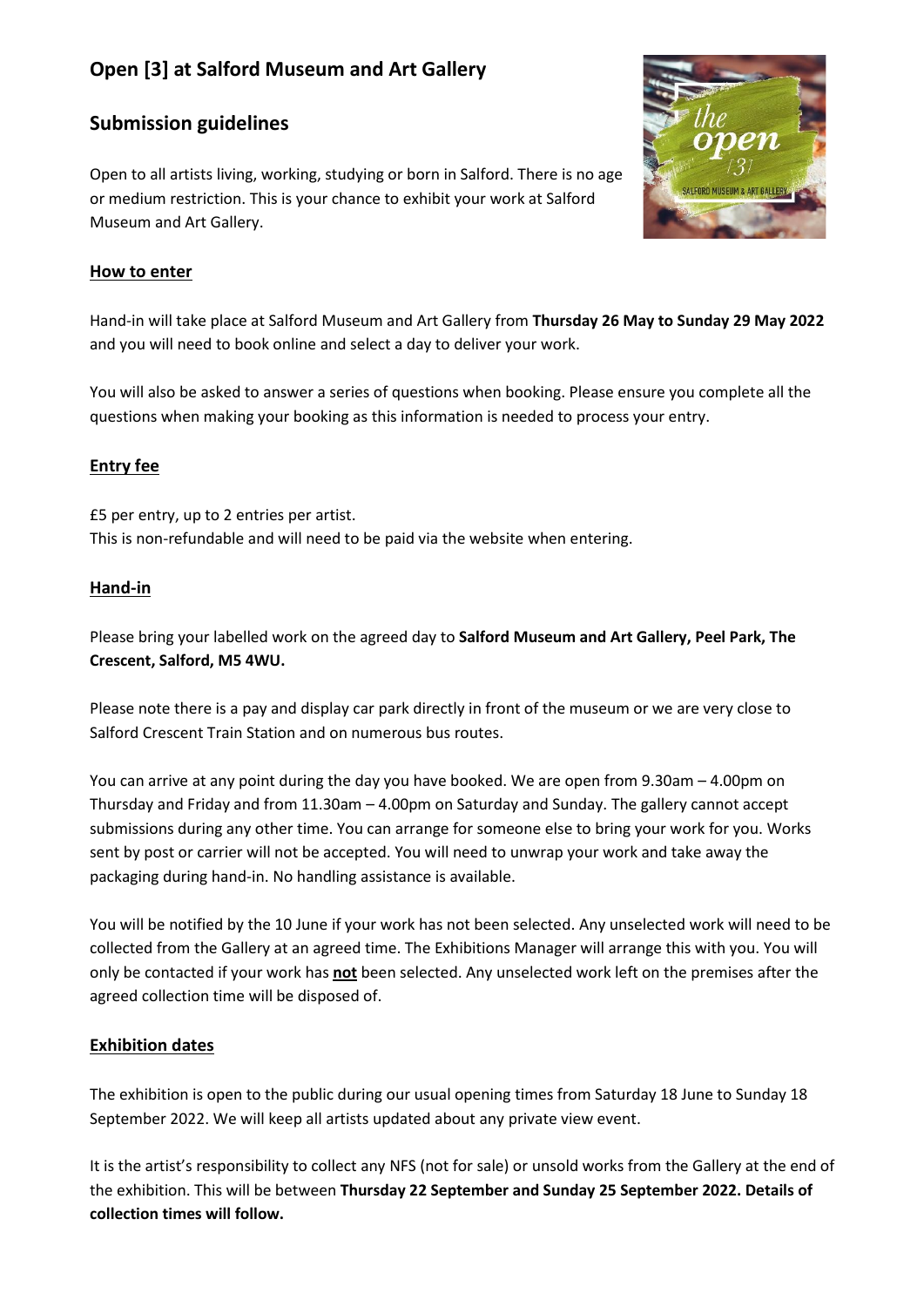You will be notified if any/all of your works were sold and arrangements made for payment. Any unsold works left on the premises after the 2 October 2022 will be disposed of.

# **Sale of work**

All sales of work during the exhibition period will be dealt with by the Gallery and will be subject to 40% commission. All works will remain displayed in the exhibition until the end of the exhibition period. The prices are non-negotiable.

Artists will be paid for any sales minus commission by BACS after the end of the exhibition.

# **Terms and Conditions**

· The exhibition will be held at Salford Museum and Art Gallery from 18 June to 18 September 2022.

· All artwork for the exhibition will be chosen by a selection panel including a guest judge. Their decisions will be based on artistic quality, integrity and a desire to achieve a diverse exhibition. The selector's decisions will be final and no discussion will be entered into.

· All work must be ready for display prior to delivery including labelling, framing and fixings.

· Work submitted must have been produced in the last 2 years and must not have been exhibited previously at Salford Museum and Art Gallery.

· The Gallery reserves the right to refuse any works unsuitable for display.

· All selected artwork is arranged and installed by the Gallery.

· All works entered should, if required, be insured by the artist against loss or damage whilst at the Gallery.

Salford Museum and Art Gallery will not insure any works and can not be held liable for any loss or damage to work or frames however caused.

· All proceeds from entry fees and commission from sales help to support the work of Salford Museum and Art Gallery.

· Images of the selection process, submitted and exhibited work may be used for publicity purposes.

· Artists may be contacted for information regarding press releases and other publicity related material.

· Please note we allow photography in our galleries.

· All communication from the Gallery will be via email.

· Please help to promote the exhibition using your social media. You can link up to us on Twitter @salfordmuseum or find us on facebook and instagram – Salford\_museum

# **Prizes**

There will be a 1<sup>st</sup> Prize, People's Choice Award and a Young Artist Award.